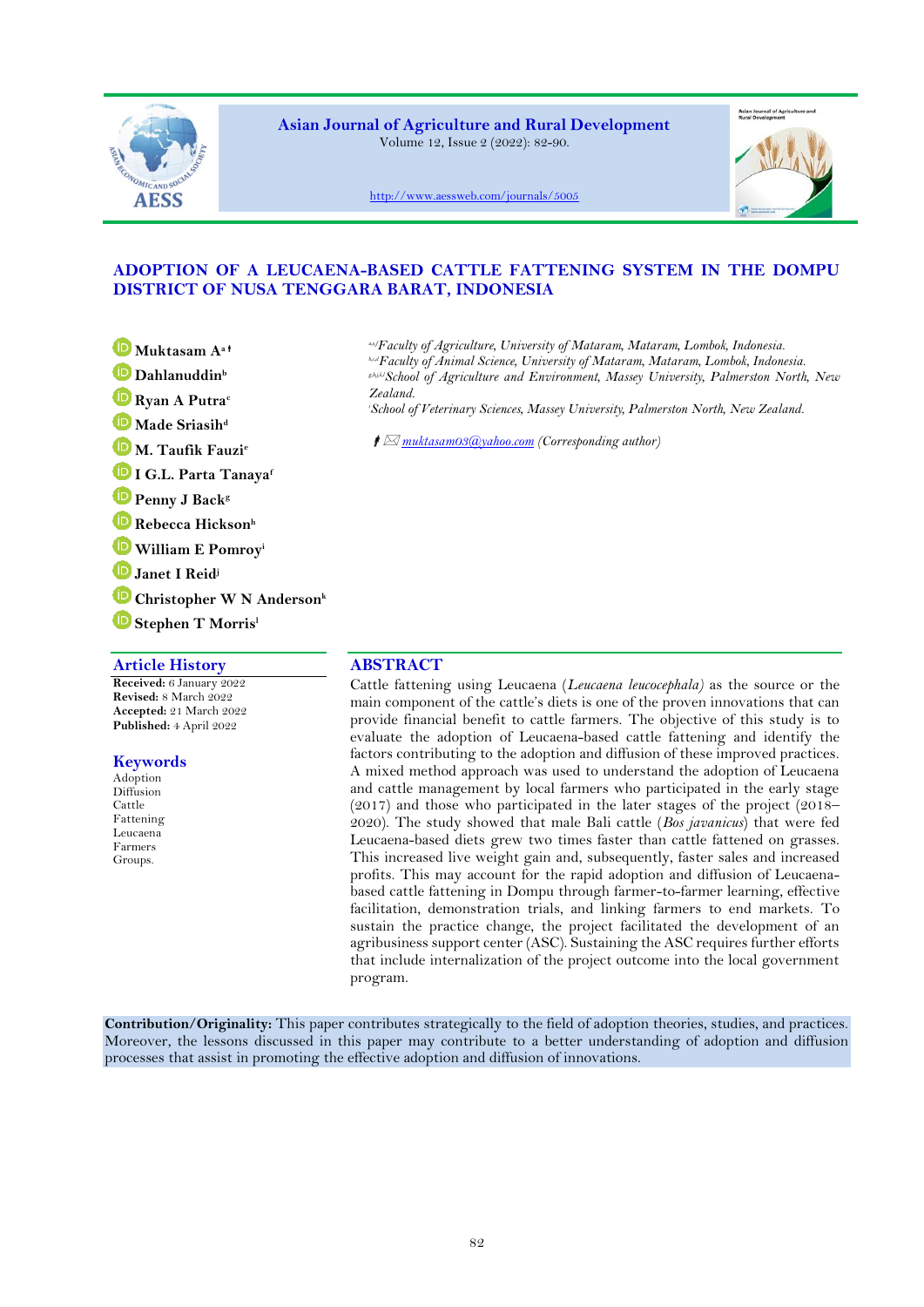# DOI: 10.55493/5005.v12i2.4462

ISSN(P): 2304-1455/ISSN(E): 2224-4433

**How to cite:** Muktasam A --- Dahlanuddin --- Ryan A Putra --- Made Sriasih --- M. Taufik Fauzi --- I G.L. Parta Tanaya --- Penny J Back --- Rebecca Hickson --- William E Pomroy --- Janet I Reid --- Christopher W N Anderson --- Stephen T Morris (2022). Adoption of a Leucaena-based Cattle Fattening System in the Dompu District of Nusa Tenggara Barat, Indonesia. *Asian Journal of Agriculture and Rural Development*, 12(2), 82-90. 10.55493/5005.v12i2.4462

*© 2022 Asian Economic and Social Society. All rights reserved.*

## **1. INTRODUCTION**

Cattle are important for the livelihoods of farmers in Southeast Asian countries as they enable the attainment of multiple necessities and services, such as income, draught power, fertilizer, savings ('walking bank') and social status. In 2018, Indonesia produced 497,000 tons of beef [\(DGLHS, 2018\)](#page-8-0), which is about 73% of the national beef consumption of 684,000 tons [\(BPS, 2018\)](#page-7-0). To meet the domestic demand for beef, Indonesia imported live cattle (almost 600,000 heads) from Australia in 2018 [\(Beef Central,](#page-7-1) 2020) and 160,000 tons of frozen beef in 2017 also predominately from Australi[a \(BPS,](#page-7-0) 2018). Indonesia also imported 94,500 tons of buffalo meat from India in 2018 [\(Agri Xchange, 2019\)](#page-7-2).

Nusa Tenggara Barat (NTB) province in eastern Indonesia has the fourth largest sub-population of the 16.6 million Indonesian cattle population [\(BPS, 2018\)](#page-7-0). Realizing the significance of NTB's contribution towards the national beef industry, NTB's government launched a program called "Bumi Sejuta Sapi" (land of a million cattle) in 2009. The program is now entering a new phase aiming to improve the efficiency and profitability of beef production along the entire value chain.

Currently, cattle are raised either in a free grazing system (on the native pastures, in native forests, on crop residues or roadsides) or kept in pens and fed using a cut and carry feeding system utilizing native grasses with little technology application.

The Innovative Farming Systems and Capability for Agribusiness (IFSCA) activity, a collaboration between Massey University (New Zealand) and University of Mataram (Indonesia) funded by the Ministry of Foreign Affairs and Trade (New Zealand) aims to increase farm income through improved integration of corn and cattle production in the dry areas of Nusa Tenggara Barat (NTB) province, Indonesia. The innovations in cattle production are based on previous research on cow–calf operations that match the reproduction cycle with available feed resources [\(Alvarez,](#page-7-3)  [Wilson, & Preston, 1977;](#page-7-3) [Dahlanuddin, Supriyadi, Panjaitan, Poppi, & Quigley, 2016\)](#page-8-1), the fattening of bulls using the tree legume Leucaena (*Leucaena leucocephala*) as described in [Dahlannudin et al. \(2019\)](#page-8-2) and other evidence on the roles of Leucaena for beef production [\(Buck, Rolfe, Lemin, & English, 2019;](#page-8-3) [Queensland Government](#page-8-4) – Department of [Agriculture and Fisheries, 2015;](#page-8-4) [Radrizzani & Nasca, 2014\)](#page-8-5). Through the IFSCA project, farmers and farmer groups received support, such as Leucaena seeds, pen construction, three-wheel vehicles and technical assistance.

In the IFSCA project areas, Leucaena is planted on marginal land, some of which is on slopes (5° or greater) that is currently planted with maize. Advantages of using marginal land include its nitrogen-fixing ability, long-term survival (up to 25 years), land stability (to avoid erosion), carbon sequestration ability and provision of firewood. The project supported farmer groups through the provision of funds (40%–50% of total costs) for the construction of drylots, and seeds for establishing Leucaena nurseries.

After three years of the project implementation, there is a need to understand and evaluate how farmers respond to the introduction of Leucaena-based cattle fattening, identifying factors contributing to the adoption and diffusion of these improved practices. An important secondary aim is to collate and analyze production metrics that allow the comparison and evaluation of improvements, which will be important for future benchmarking. This information can be used to inform local governments what is needed to sustain the adoption of this practice that has led to the improvement of smallholders' livelihoods. This paper discusses the adoption of the improved Leucaena-based cattle fattening system in the dryland in Nusa Tenggara Barat, Indonesia.

## **2. MATERIALS AND METHODS**

A mixed method approach was used, combining both quantitative and qualitative research methods [\(Creswell,](#page-8-6)  [2009\)](#page-8-6). The quantitative research methods used involved measuring the weight gains of cattle and the use of Leucaena for cattle fattening. This was integrated with survey methodology to understand the degree of use of Leucaena and cattle management by local farmers who participated in the early stage of the project (2017) and those who participated in the later stages (2018–2020). Qualitative methods were applied to understand the adoption and diffusion of improved innovations introduced through the project and the reasons for the adoption and non-adoption of all or part of the innovations.

The Dompu district in Nusa Tenggara Barat was selected as the research location and consists of five regions where the project promoted and facilitated farmer groups and farmer learnings. These regions are Woja Subdistrict (Region 1), Pajo Subdistrict (Region 2), Manggelewa – southern areas (Region 3), Manggelewa – northern areas (Region 4), and Kempo Subdistrict (Region 5). A detailed description of the regions is presented in the results section.

Data collection was conducted during the project from 2017 to 2020. Various appropriate data collection instruments for quantitative and qualitative research, such as questionnaires, interviews and observation guides, were used. Purposive and snowball sampling techniques were used to understand the adoption and diffusion pathways and factors associated with the adoption rate. By the end of the project period (end of 2020), there were 25 farmer groups and more than 400 farmers who participated in the project.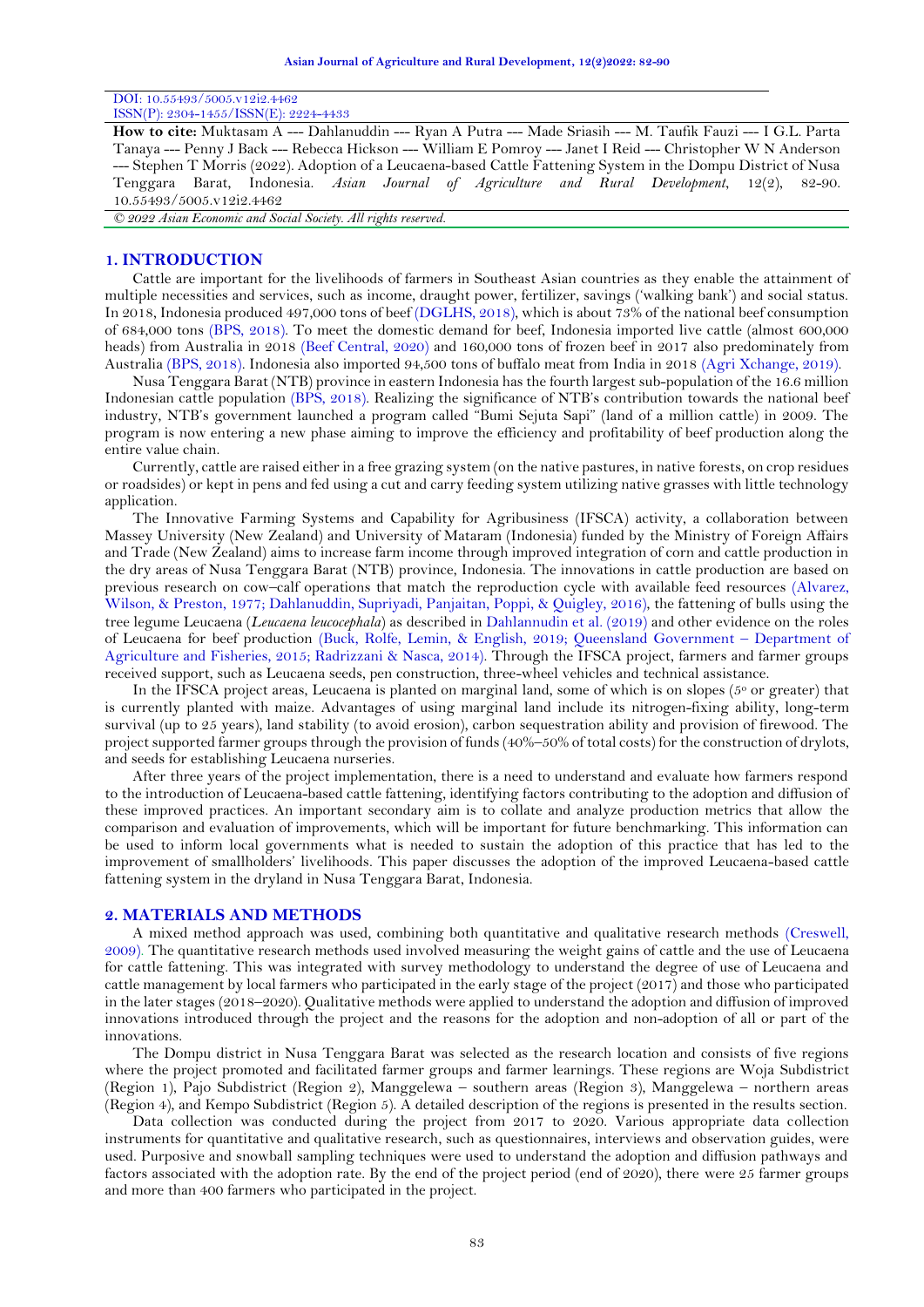Quantitative and qualitative data was analyzed using descriptive statistics, qualitative data transcriptions and trend/patterns analysis of responses.

## **3. RESULTS AND DISCUSSION**

# *3.1. Description of Participating Farmers and Districts*

The IFSCA project started in 2016 with five initial farmer groups representing five different farming systems that can be found in the Dompu region of Sumbawa. The rainfall pattern in this district provides a suitable environment for cattle production, and the cattle population in the last 10 years has met local consumption requirements with surplus for export to other Indonesian islands. A farmer group in Indonesia is defined as a number of farmers who gather together to address their problems and achieve common goals. The farmer groups were selected based on the following criteria: (i) The cattle population is mostly based on the indigenous Bali (*Bos javanicus*) cattle that have a high reproductive rate and have adapted to the local feed resources and climatic conditions; (ii) Dompu has a large area of grazing land which generates cattle for fattening, and (iii) Dompu has been declared an area for corn cattle integration, indicating that cattle are one of the priority commodities for development.

The five initial farmer groups (see [Figure 1\)](#page-2-0) represent five specific regions and farming systems within the Dompu region. Region 1 is the Woja Subdistrict, which consists of dry, flat land and hence farmers are reluctant to plant Leucaena along with corn, with all land utilized to plant corn in the wet season resulting in cattle not having sufficient feed or access to a grazing area during this time. Farmers are mainly from local Dompu ethnic groups. The Mada Lemba farmer group is located in this region. Region 2 is the Pajo Subdistrict, which consists of a mix of rice paddy and forest area, with some horticulture and tobacco farming. Farmers are a mix of the local Dompu community and transmigrants from Lombok. The Kampus Tani farmer group is located in this region. Region 3 is the Manggelewa south region, which consists of a mix of rice paddy and flat, dry, grazeable land. Farmers in this region are a mix of local Dompu and Balinese ethnic groups and it is the location of the Salaja Mbaru farmer group. Region 4 is the Manggelewa north region, which consists of drylands and the predominant land use is for corn cropping together with some rice and often a second corn crop in the rice fields during the dry season. The farmers here are transmigrants from Lombok. The Tekad Makmur farmer group is located here. Region 5 is the Kempo Subdistrict, which is characterized by drylands with slopes ranging from  $5^{\circ}$  to more than  $30^{\circ}$  that are used for corn production. Farmers involved in this area are mainly Balinese farmers who have a history of extensive cattle farming systems. This is the location of Bersama Sambi Maci farmer group.

Baseline data collected for the project highlighted that farmers traditionally let their cattle roam free (free range) over available grazing areas, while some farmers, especially the Bali and Lombok ethnic groups, have been used to keeping their cattle in stalls and feeding them with grass and fodder such as gamal *(Gliricidia sepium)* and wild Leucaena. Prior to the IFSCA project, farmers did not measure their cattle weight regularly to understand the importance of weight gain and to use this information to assist in making decisions to market cattle.

A further 20 farmer groups were added to the project in 2017 and 2018 resulting in a total of 464 farmers that were directly monitored and evaluated. Variables, such as cattle ownership, number of farmers involved in Leucaena planting, stall establishment, feeding practices, and socioeconomic impacts, were measured regularly. Collected data were tabulated and analyzed descriptively.



<span id="page-2-0"></span>**Figure 1.** Locations of the five initial farmer groups (1–5; yellow pins) and the subsequent 20 new groups (red balloons).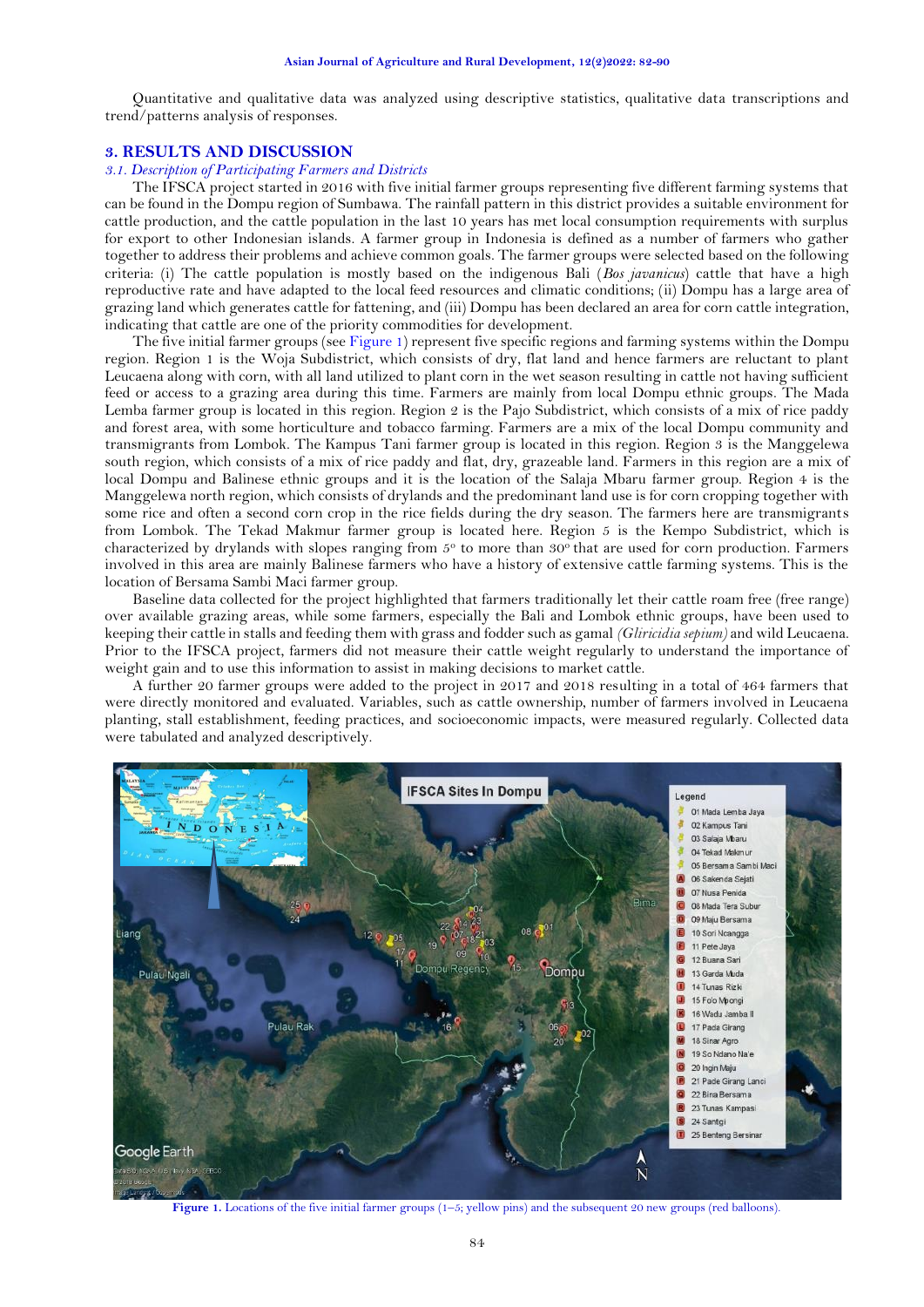#### **Asian Journal of Agriculture and Rural Development, 12(2)2022: 82-90**

### *3.2. Adoption of Leucaena-based Cattle Fattening by the First Five Farmer Groups*

Data collected from monitoring the first five farmer groups showed that three farmer groups adopted Leucaenabased cattle fattening, namely the Bersama Sambi Maci, Mada Lemba, and Tekad Makmur farmer groups, while the other two groups failed to adopt the drylot system, not only in planting Leucaena, but also in fattening cattle. Sociometric studies on the adoption and diffusion of Leucaena-based cattle fattening highlighted that farmers around the three farmer groups that adopted the drylot system were interested in the innovation and started to follow by planting Leucaena on their farms and constructing their own feeding pens. This type of farmer-to-farmer learning has been used by the project to facilitate other farmers and farmer groups that has led to a total of 25 farmer groups within the IFSCA project. In addition to farmer-to-farmer learning, the diffusion of Leucaena-based fattening has been significantly promoted through cross visits and demonstration trials. After three years in the project from a zero base (defined by no cattle fattening or use of cultivated Leucaena), the number of farmers involved was 397 who were farming a total of 272 ha of Leucaena (se[e Table 2\)](#page-5-0) and fattening 547 male cattle (see [Figure 6\)](#page-5-1).

#### *3.3. Cattle Population, Ownership, and Breeds*

The total cattle population in the five initial farmer groups by sex at start of the project (December 2016) is presented in [Figure 2.](#page-3-0) The greatest number of cattle was found in the Bersama Sambi Maci farmer group, while the lowest was in the Mada Lemba farmer group. The lowest number of male cattle was found in the Kampus Tani farmer group. Farmers living in areas close to the Doro Ncanga communal grazing area in Dompu from the Salaja Mbaru and Bersama Sambi Maci farmer groups owned more cattle—mostly female cattle—because their cattle has access to free grazing during the wet season and also, for some, their animals could stay at the grazing area all year round. These groups also owned more of the Hissar cattle breed compared to the other farmer groups (se[e Figure 5\)](#page-4-0).

<span id="page-3-0"></span>

<span id="page-3-1"></span>Cattle ownership in the five initial farmer groups range between two to 12 cattle per household [\(Figure 3\)](#page-3-1). Consistent with the total cattle population, farmers belonging to the Salaja Mbaru, and Bersama Sambi Maci farmer groups have more cattle compared to the Tekad Makmur, Mada Lemba and Kampus Tani farmer groups. These three farmer groups are far (70–80 km) from the Doro Ncanga communal grazing land and hence had little access to grazing land.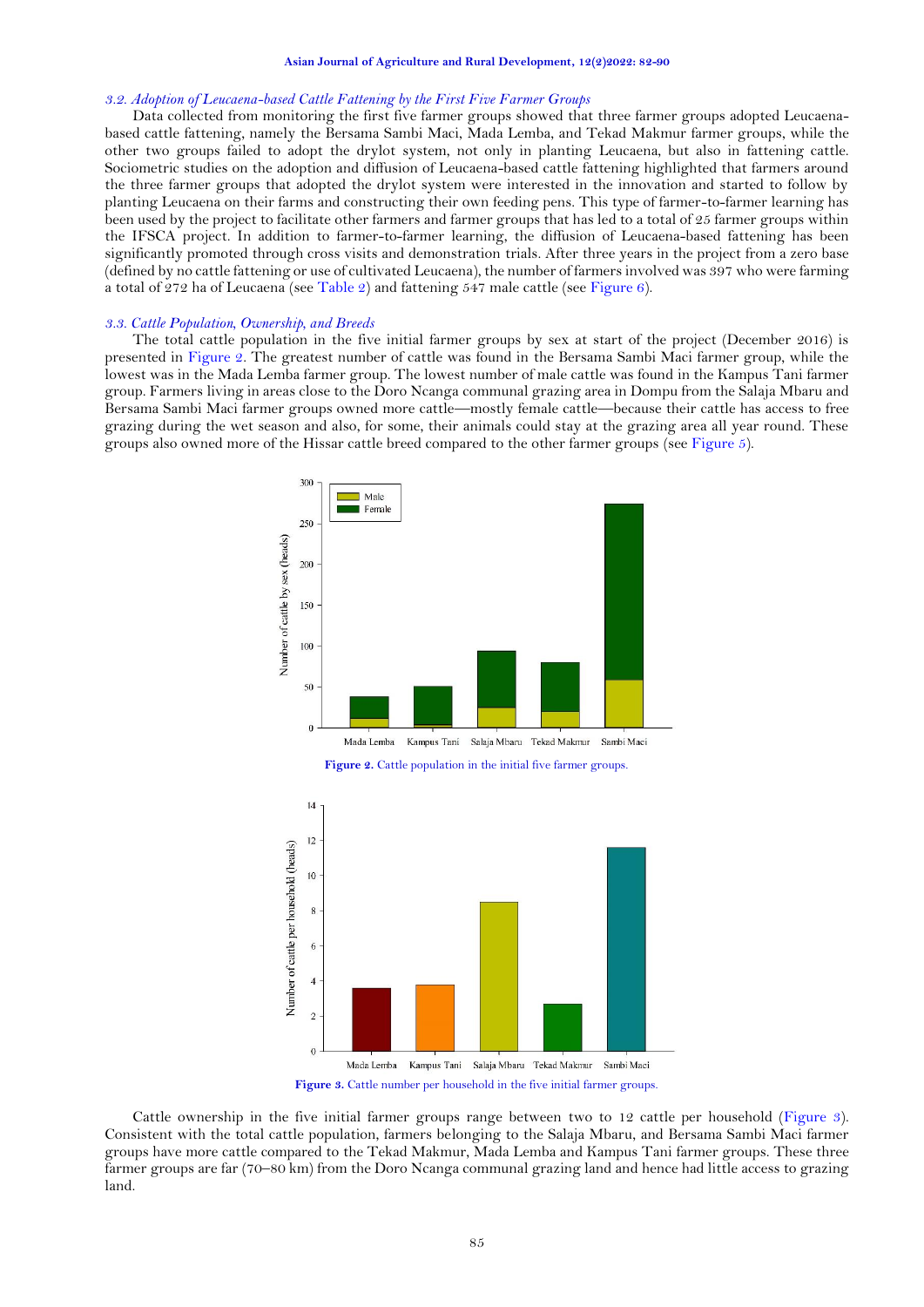Within all the farmer groups, a large proportion of the cattle were owned by the farmers themselves [\(Figure 4\)](#page-4-1), but farmers within Tekad Makmur and Kampus Tani also reared other peoples' cattle through a 50:50 profit-sharing agreement.



Figure 4. Ownership status of cattle in the five initial farmer groups.

<span id="page-4-1"></span>

<span id="page-4-0"></span>Data on the cattle breeds of the five initial farmer groups indicated that most of the cattle are Bali cattle, while the rest consist of Hissar and Hissar x Bali cross, Brahman, Angus, and Simmental (se[e Figure 5\)](#page-4-0).

# *3.4. Adoption of Leucaena-based Cattle Fattening by All Farmer Groups Across the Regions*

[Table 1](#page-4-2) reveals that 37.1% of farmers across the 25 farmer groups have adopted the Leucaena-based fattening systems. Regions 3, 4 and 5 are characterized by a higher rate of adoption of fattening activities. Farmers in these regions own more land compared to the farmers in Regions 1 and 2. The primary data collected for this project found that average land ownership of farmers in these three regions was approximately 1.81 ha compared to the remaining two regions that had fewer Leucaena plantings and where average land ownership was 1.13 ha.

<span id="page-4-2"></span>

| Table 1. Number of farmers involved in Leucaena-based cattle fattening (up to June 2020). The recently planted Leucaena in categories 1 & 2 was |  |  |  |  |  |
|-------------------------------------------------------------------------------------------------------------------------------------------------|--|--|--|--|--|
| in its first year and not ready for harvest.                                                                                                    |  |  |  |  |  |
|                                                                                                                                                 |  |  |  |  |  |

| Category                                                                       | Region | Region           | Region | Region         | Region | Total |      |
|--------------------------------------------------------------------------------|--------|------------------|--------|----------------|--------|-------|------|
|                                                                                |        | $\boldsymbol{Q}$ | 3      | $\overline{4}$ | Ð      | n     | %    |
| (1) Recently planted Leucaena on own land<br>but no fattening                  | 36.0   | 36.0             | 19.0   | 7.00           | 5.00   | 103.0 | 22.2 |
| (2) Fattening using wild Leucaena                                              | 12.0   | 12.0             | 15.0   | 14.0           | 13.0   | 66.0  | 14.2 |
| (3) Fattening using wild Leucaena and<br>recently planted Leucaena on own land | 10.0   | 18.0             | 37.0   | 18.0           | 40.0   | 123.0 | 26.5 |
| (4) Fattening using farmers' own Leucaena                                      | 19.0   | 12.0             | 29.0   | 56.0           | 56.0   | 172.0 | 37.1 |
| Total number of farmers who have adopted<br>recommended practices              | 77.0   | 78.0             | 100    | 95.0           | 114    | 464   | 100  |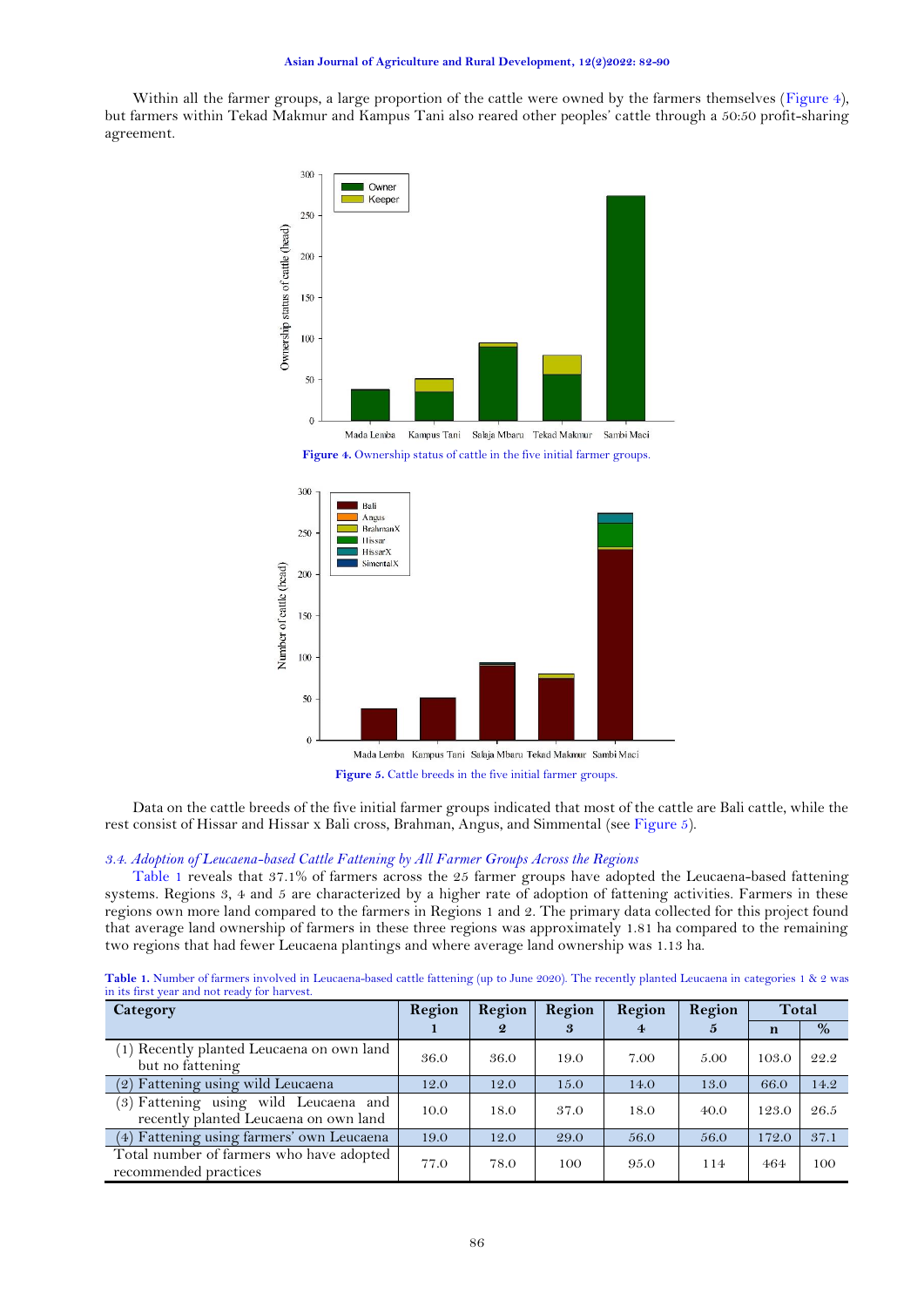### **Asian Journal of Agriculture and Rural Development, 12(2)2022: 82-90**

[Table 1](#page-4-2) also indicates that 40.7% of farmers (189 out of 464 farmers) across the regions have fattened their cattle using wild and recently planted Leucaena, which indicates that they were familiar with the benefits of using Leucaena as a feed in a cattle fattening system. Again, a larger number of farmers in groups within Regions 3, 4, and 5 have adopted Leucaena-based fattening. Data presented in [Table 2](#page-5-0) indicates that the average number of Leucaena trees planted per household in Regions 3, 4 and 5 was between 391 and 984, which is enough to keep one to three cattle per household. Based on the calculation of cattle's dry matter intake requirement of 2.5% of live weight and estimated dry matter production of a Leucaena tree of  $1-1.5$  kg per tree, with a harvest interval of  $2-3$  months, a male Bali cattle weighing 250 kg will require around 300 Leucaena trees if it is to be fed 100% Leucaena.

<span id="page-5-0"></span>

| <b>Variables</b>                   | Region | Region           | Region | Region | Region | All     |
|------------------------------------|--------|------------------|--------|--------|--------|---------|
|                                    |        | $\boldsymbol{2}$ | 3      | 4      |        |         |
| Number of farmers                  | 64.0   | 74.0             | 113    | 85.0   | 61.0   | 397     |
| Total land area (Ha)               | 102    | 140              | 182    | 258    | 207    | 889     |
| Total Leucaena area (Ha)           | 29.6   | 52.9             | 107.1  | 33.6   | 48.4   | 271.6   |
| Number of Leucaena trees           | 35,252 | 16,850           | 44,200 | 83,605 | 44,289 | 224,196 |
| Average land ownership (Ha/HH)     | 0.97   | 1.28             | 1.52   | 2.00   | 1.91   | 1.54    |
| Average Leucaena area (Ha/HH)      | 0.29   | 1.36             | 0.95   | 0.39   | 0.79   | 0.76    |
| Average number of trees (trees/HH) | 551    | 228              | 391    | 984    | 726    | 576     |

| <b>Table 2.</b> Number of farmers planting Leucaena and the area planted (up to June 2020). |  |  |
|---------------------------------------------------------------------------------------------|--|--|
|---------------------------------------------------------------------------------------------|--|--|

As a result of having Leucaena trees on their own land, the number of farmers using Leucaena to fatten their cattle is increasing[. Figure 6](#page-5-1) shows the number of cattle fattened and the average daily weight gain (ADG) of male Bali cattle in the five regions, which is very different compared to the baseline data in 2016 where no farmers fattened using Leucaena. During the project, farmers monitored their cattle's daily weight gain and understood the effect of Leucaena feeding. Consequently, the farmers' bargaining position has now increased as they use cattle's body weight to determine their cattle's selling price. The growth rates of 0.4 kg/day are similar to that achieved in Bali cattle fed Leucaena reported previously [\(Dahlanuddin, Yanuarianto, Poppi, McLennan, & Quigley, 2014\)](#page-8-7) and about twice that of what is reported for Bali cattle fattened on grass alone [\(Dahlanuddin, Yulianto, Priyanti, Poppi, & Quigley, 2012\)](#page-8-8).



<span id="page-5-1"></span>**Figure 6.** Number of cattle fattening regions and average daily weight gain by region in 2018.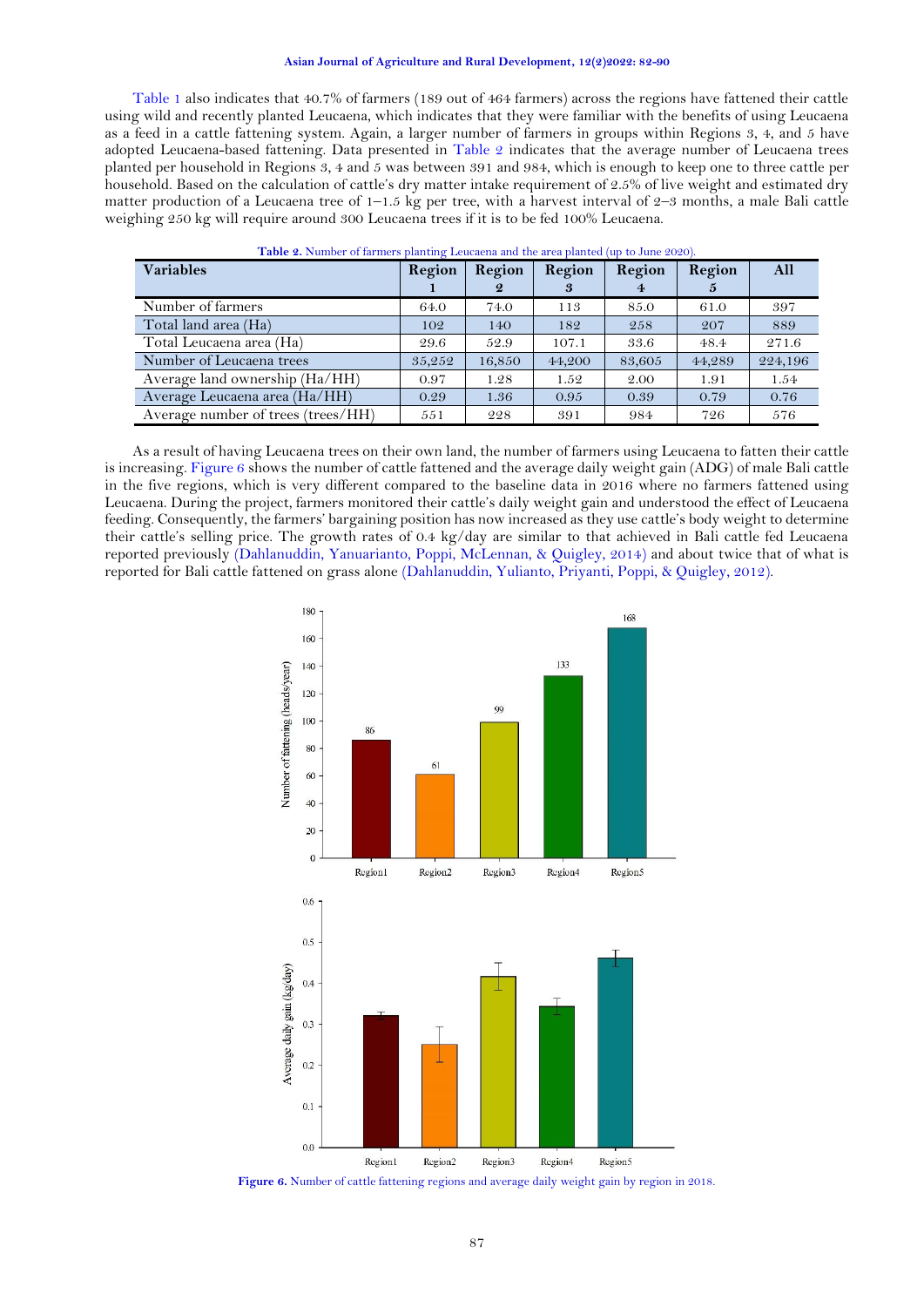### *3.5. Changes of Socioeconomic Conditions Due to Adoption of Leucaena-based Cattle Fattening*

Data from focus group discussions conducted within the five regions confirmed changes in social and economic behavior. Farmers are now moving from subsistent types of cattle production to commercialization. Farmers are no longer keeping cattle just to fulfill their household needs for consumption and savings but are farming and keeping cattle because it is profitable. Once they perceive that they can make sufficient profit from selling, they sell their cattle and then buy replacement cattle. The increasing roles of female farmers in feeding and looking after cattle is another change in communities' social and economic behavior. Previously, male farmers used to go out to gather Leucaena or other feeds, but since planting Leucaena on their own land, cutting and collecting feed and feeding the cattle are now tasks performed by female farmers. Male farmers have more time to do other jobs, such as look after their crops or female cattle.

Leucaena-based cattle fattening has increased the number of cattle fattened and sold and hence farmers' income. Almost all groups in all regions claimed that their selling trend has increased, and household income has also increased.

### **4. DISCUSSION**

This study found steady adoption and diffusion of Leucaena-based cattle fattening in the Dompu region from 2016 to 2020. The project has facilitated learnings from the first five farmer groups to other groups as evidenced by the increasing number of farmers involved in the project. Leucaena-based cattle fattening resulted in a higher cattle growth rate and promoted social and economic impacts on farming families and communities. Factors contributing to the rapid adoption and diffusion in Regions 4 and 5, for example, were that (1) the demonstration effects of Leucaena farms where other farmers observed Leucaena farms belonging to the Bersama Sambi Maci farmer group led to the involvement of the Pete Jaya farmer group and other surrounding groups, such as the Wadu Jamba farmer group; (2) farmers have experience in fattening cattle, and certain ethic groups in particular, such as the Balinese and those originating from Lombok, have a long history of fattening cattle compared to the local Dompu farmers. Farmers in these regions are also not as busy with crops as those in rice producing areas (Regions 1 and 2) and have a sufficient area of suitable land (mostly dry land on the slopes) for Leucaena planting; (3) effective learning facilitated and supported by the project's Agribusiness Support Centre and the field officers followed the concepts of [Dale \(1969\)](#page-8-9), where people tend to learn more when they observe and then do it themselves. Cross visits and trials facilitated during the project also followed this concept. A recent extension project following this principle has been reported where farmers learned more through observation and doing it themselves, and from other farmers who have more experience rather than field agents with limited or no experience [\(Muktasam, Reid, Race, & Perdana, 2019a;](#page-8-10) [Muktasam et al., 2019b;](#page-8-11) [Race, Muktasam, & Reid,](#page-8-12)  [2019\)](#page-8-12). These factors contributing to the rapid adoption and diffusion of Leucaena-based cattle fattening are consistent with the concept of "Innovation Characteristics" where farmers tend to adopt innovations that have relative advantages, are compatible with local conditions and practices, are not complicated, and could be observed and tried [\(Rogers, 1995\)](#page-8-13). The "Transformation of smallholder beef cattle production in Vietnam" provides more supporting evidence that the rapid adoption of farm-grown forages and stall-feeding was due to (i) a convincing innovation – the use of farm-grown fodder – that provided immediate benefits to farmers and provided a vision for local stakeholders; (ii) a participatory, systems-oriented innovation process that emphasized capacity strengthening; (iii) a value chain approach that linked farmers and local traders to markets; (iv) the formation of a loosely structured coalition of local stakeholders that facilitated and managed the innovation process; and (v) technical support over a sufficiently long time period to allow innovation processes to become sustainable [\(Werner, Khanh, & Duncan, 2013\)](#page-8-14).

Moreover, the slow adoption and diffusion rates in Regions 1 and 2 have been attributed to factors, such farmers being busy with corn and rice cropping activities; farmers are not experienced in fattening cattle; farmers do not want to use cropping land to plant Leucaena; farmers see cattle as a way to save money rather than as a business venture; and farmers' land area, topography and ownership structure result in reluctance to plant Leucaena. Findings reported by [Fujisaka \(1994\)](#page-8-15) and [Long, Blok, &](#page-8-16) Coninx (2016) support these findings, especially the social and socioeconomic factors, and stated: "six overlapping reasons why farmers do not adopt are that farmers do not face the problem targeted by the innovation, farmer practice is equal to or better than the innovation, the innovation does not work, extension fails, the innovation costs too much, and 'social' factors" [\(Fujisaka, 1994\)](#page-8-15).

Within the IFSCA project, roles within the Agribusiness Support Center (ASC) were created and this was a substantial factor which influenced the fast adoption and diffusion of Leucaena-based cattle fattening. The field officers employed by the ASC possess extensive knowledge on the innovations and local communities and have a commitment to work with farmers. The establishment of every new farmer group beyond the first initial five groups has been, to some extent, due to the "demonstration effects" of the first five groups facilitated by the roles of the ASC and their field officers.

There are at least three strategies conducted to sustain the adoption and diffusion of this improved cattle fattening practice. The first is to continue to promote farmer-to-farmer learning through cross study visits as it was done at the initial stage of the IFSCA project where farmers visited Leucaena sites in the Sumbawa district [\(Dahlannudin et al.,](#page-8-2)  [2019\)](#page-8-2). Another way to promote farmer-to-farmer learning is to invite successful farmers to share their knowledge, skills and experiences through demonstrations. Sharing the experiences and benefits from cattle fattening practices will not only create awareness among other farmers, it will also create interest and the intention to apply or continue applying good agricultural practices [\(Tinh, Hung, Dzung, & Trinh, 2019\)](#page-8-17). Facilitating field days is another option to promote effective farmer-to-farmer learning [\(Muktasam et al., 2019b\)](#page-8-11). These strategies have been carried out through the IFSCA project. The formation of farmer groups and the use of the group approach in the project are the strategies taken to sustain learning among farmers that may lead to the adoption and diffusion of the innovations, even when the project has finished. This is in line with [Williams, Wensveen, Grünbühel, &](#page-8-18) Puspadi (2022), who concluded that "a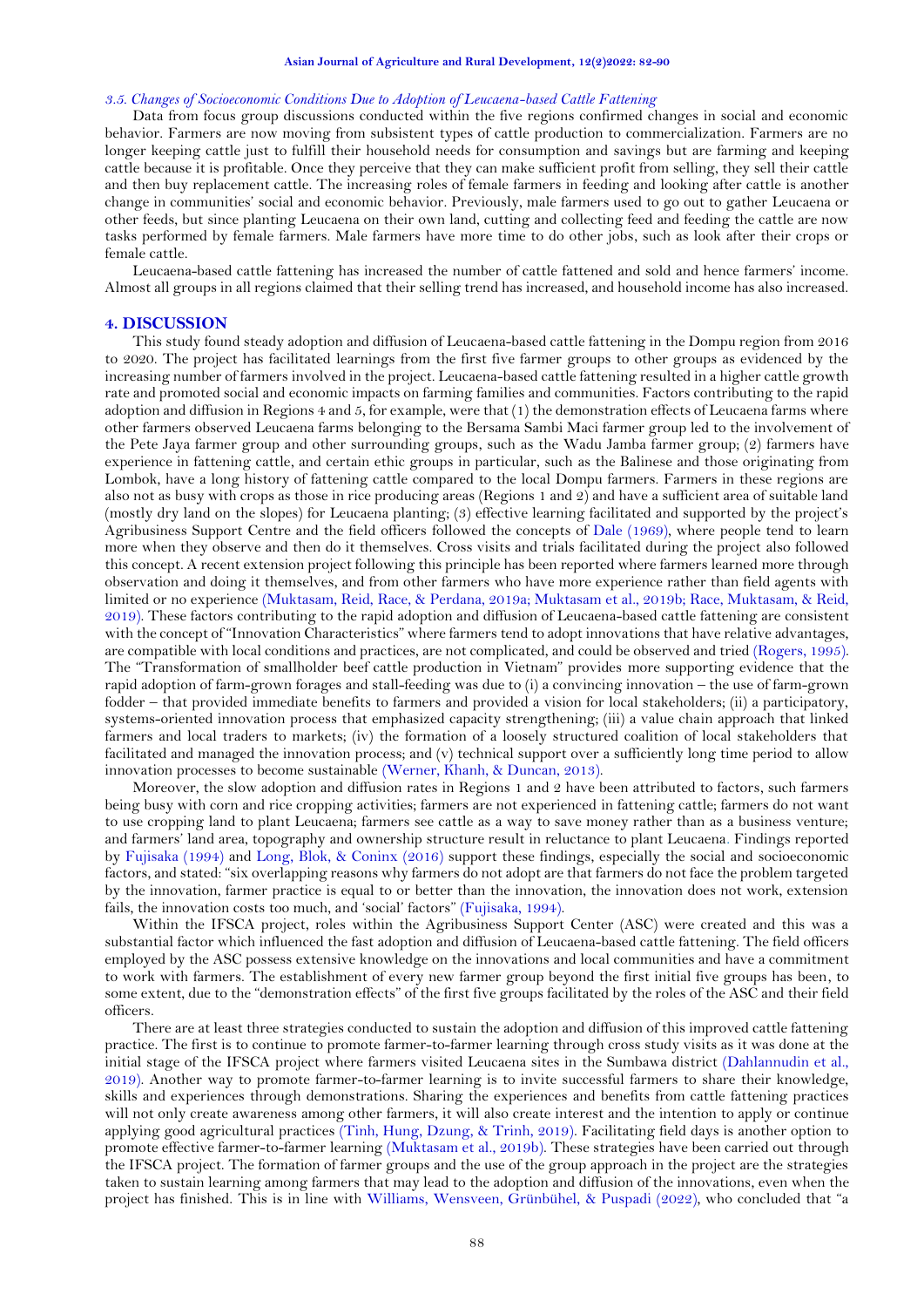#### **Asian Journal of Agriculture and Rural Development, 12(2)2022: 82-90**

focus on measures to build capacity and empower farmers with information to adapt and respond to change, regardless of project activities, is a much more important goal and indicator of impact than measuring adoption".

The second strategy involves the inclusion of the outcomes of this project into government policies and programs. Activities conducted through the project have influenced local government to adopt Leucaena-based cattle fattening. Examples include a government-funded project in Dompu for a 200 ha Leucaena plantation to be used for cattle fattening and a provincial government plan to plant 5000 ha of Leucaena to improve beef production. Further capacitybuilding activities for the local government's technical and extension staff are also needed in both cattle management and Leucaena plantation management [\(Nulik & Hau, 2019\)](#page-8-19).

The third strategy to sustain the adoption of this practice is to promote public–private partnerships. Farmers can meet with people in the meat processing industry, hotels and restaurants, and can establish partnerships. By linking farmers with markets, they then have a clear market for their products. Farmers may also then have clear ideas about requirements regarding production quantity, quality, time and price well in advance that help to make good production and marketing decisions. Farmers claim that Leucaena-fed cattle have an attractive appearance (hence easy to sell) and the meat has a distinctive taste. There is a challenge here, however, to upgrade existing meat processing practices from selling hot beef in wet markets to producing high-quality beef that can be sold in high-end markets. The IFSCA has been facilitating a beef processor to improve the processing system (pre-slaughter, chilling, aging, packaging) and then links this abattoir to hotels and steak houses and sells direct to medium- to high-end household consumers.

Challenges to sustaining the project impact have been discussed by [Ash, Dahlanuddin, &](#page-7-4) Sutaryono (2017). Some of the challenges are the subsistence farming practices where farmers only rear cattle for savings and emergency use and are therefore not business-oriented. The lack of consumer appreciation of meat quality means no significant price incentive for the high-quality cattle fattened with Leucaena, and this may discourage further expansion of the Leucaenabased cattle fattening system. The project has therefore started to promote the high-quality beef produced by this system to create a niche market and develop a premium local beef supply chain. The findings presented in this paper may address the question "*Why haven't silvopastoral systems expanded in Brazil?*" [\(Márquez, Ovani, & Abdalla, 2021\)](#page-8-20).

## **5. CONCLUSIONS**

Leucaena-based cattle fattening has been adopted widely in the five regions of Dompu, West Nusa Tenggara Province, since it was introduced in 2016. Almost all farmers participating in the IFSCA project have adopted some or all of the innovations introduced by the project. The high rate of adoption has been due to the immediate benefits of feeding cattle with Leucaena, which include significant improvements in cattle conditions and cattle growth rates. This has resulted in increased cattle prices and farm incomes. Sustaining the adoption of existing Leucaena-based cattle fattening can be encouraged through local government pathways, utilizing farmer-to-farmer learning and policy advocacy. Keeping and extending the existing critical roles of the Agribusiness Support Centre developed by the current project will lead to further developments in the cattle value chain and agribusiness sector.

The size of the areas selected for the project and time required for the development and collection of data on adoption is a limitation of the study. Further research needs to include economic analysis, including the benefit–cost ratio and environmental impacts of land use options, comparing maize monoculture, Leucaena monoculture for cattle fattening, and maize–Leucaena integration for cattle fattening. Additionally, provision of more detailed production and financial metrics will provide the means to reach greater numbers of farmers who may consider adopting these practices.

**Funding:** This research is supported by the New Zealand Ministry of Foreign Affairs and Trade (MFAT) (Grant number: A12069-A02).

**Competing Interests:** The authors declare that they have no competing interests.

**Authors' Contributions:** All authors contributed equally to the conception and design of the study.

**Acknowledgement:** This study is part of The Innovative Farming Systems and Capability for Agribusiness (IFSCA) project, which is a collaboration between the University of Mataram (Indonesia) and Massey University (New Zealand).

Views and opinions expressed in this study are those of the authors views; the Asian Journal of Agriculture and Rural Development shall not be responsible or answerable for any loss, damage, or liability, etc. caused in relation to/arising out of the use of the content.

# **REFERENCES**

- <span id="page-7-2"></span>Agri Xchange. (2019). Country wise major product report. Retrieved from: https://agriexchange.apeda.gov.in/countrysearchnew/expfrmindia.aspx?ctryid=10187&ctryn=INDONESIA&menuid= 15. [Accessed 4th January 2022].
- <span id="page-7-3"></span>Alvarez, F. J., Wilson, A., & Preston, T. R. (1977). Leucaena leucocephala as protein supplement for dual purpose milk and weaned calf production on sugar cane based diets: Comparisons with rice polishings. *Tropical Animal Production, 3*(1), 51-55.
- <span id="page-7-4"></span>Ash, A., Dahlanuddin, & Sutaryono, Y. A. (2017). *Challenges and opportunities in achieving wider adoption of animal nutrition technologies.* Paper presented at the Proceedings of the 5th International Seminar of Animal Nutrition and Feed Sciences, Mataram, Indonesia.
- <span id="page-7-1"></span>Beef Central. (2020). Cattle export contraction tipped in 2020. Retrieved from https:/[/www.beefcentral.com/live-export/cattle](http://www.beefcentral.com/live-export/cattle-export-cutbacks-tipped-in-2020/)[export-cutbacks-tipped-in-2020/.](http://www.beefcentral.com/live-export/cattle-export-cutbacks-tipped-in-2020/)
- <span id="page-7-0"></span>BPS. (2018). Central bureau of statistics of the republic of Indonesia. Retrieved from https:/[/www.bps.go.id/.](http://www.bps.go.id/)